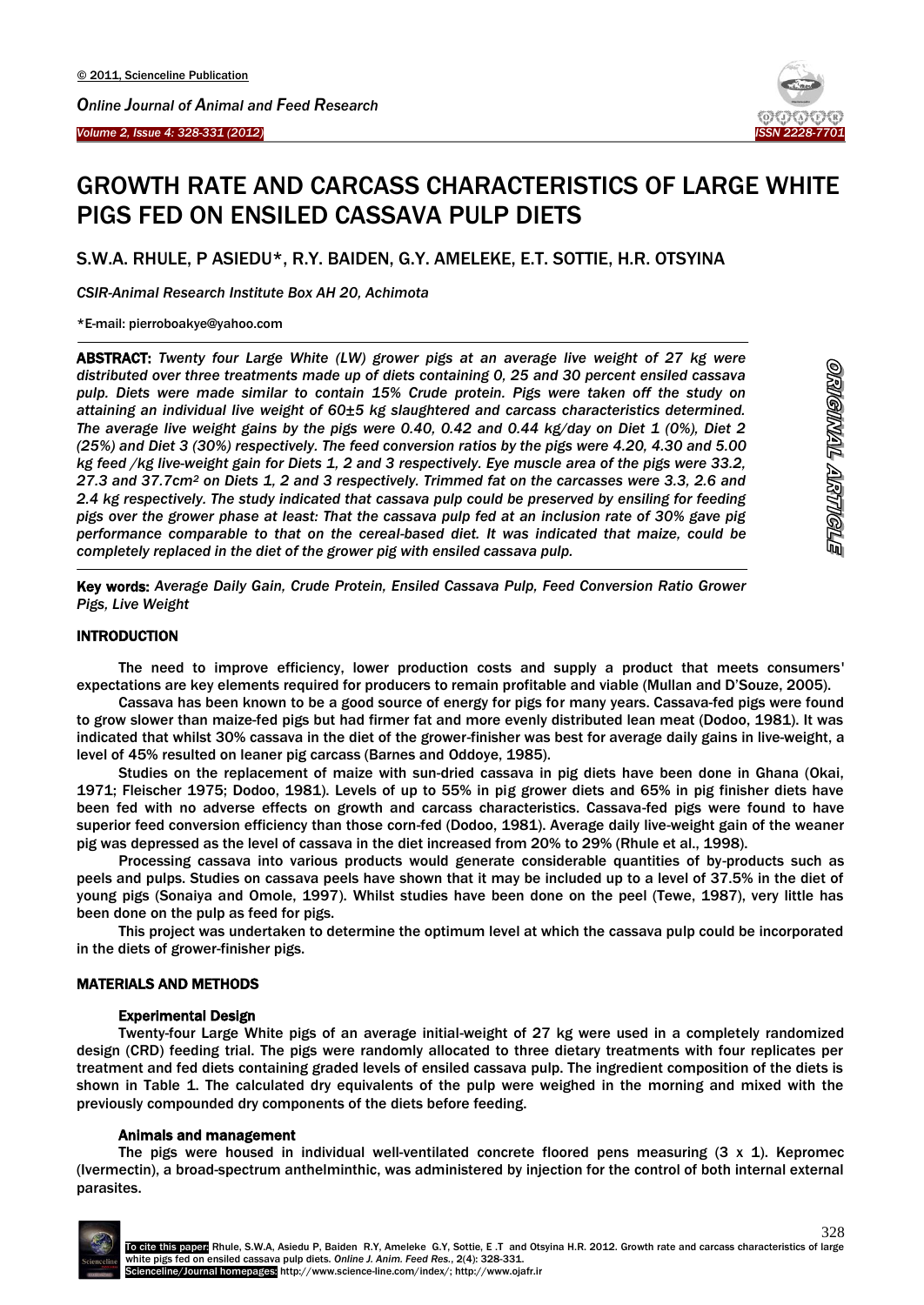# Feeding

Pigs were fed on restricted basis, a daily quantity of feed equivalent to 5% of group total live weight. Water was provided *ad libitum.* The pigs were individually weighed weekly and the daily feed allocation adjusted accordingly. The pigs were fed until they attained an average live weight of 60±5 kg.

## Growth Measurement

The pigs were weighed at the commencement and end of the study. The mean of the two weights represented the initial and final live weight. Feed and water were withdrawn twelve hours before weighing. The difference between the final and initial body weights represented the weight gain. At the end of the study, the pigs were then slaughtered and their carcass characteristics measured.

| Table 1 - Composition of diets containing cassava pulp fed to Grower-Finisher pigs                                                                                                                                                                                                                                                                                                                                  |                   |                  |                  |  |  |  |  |
|---------------------------------------------------------------------------------------------------------------------------------------------------------------------------------------------------------------------------------------------------------------------------------------------------------------------------------------------------------------------------------------------------------------------|-------------------|------------------|------------------|--|--|--|--|
| Ingredients composition                                                                                                                                                                                                                                                                                                                                                                                             | Diets 1 (control) | Diet 2           | Diet 3           |  |  |  |  |
| <b>Maize</b>                                                                                                                                                                                                                                                                                                                                                                                                        | 33.30             | 0                | 0                |  |  |  |  |
| Wheat bran                                                                                                                                                                                                                                                                                                                                                                                                          | 30.3              | $\Omega$         | $\Omega$         |  |  |  |  |
| Cassava pulp                                                                                                                                                                                                                                                                                                                                                                                                        | 0                 | 25.0             | 30.0             |  |  |  |  |
| Cassava (whole)                                                                                                                                                                                                                                                                                                                                                                                                     | $\mathbf 0$       | 17.3             | 10.3             |  |  |  |  |
| Cassava peels                                                                                                                                                                                                                                                                                                                                                                                                       | $\Omega$          | 22.0             | 17.0             |  |  |  |  |
| Palm kernel cake                                                                                                                                                                                                                                                                                                                                                                                                    | 30.00             | 30.0             | 30.0             |  |  |  |  |
| <b>Fishmeal</b>                                                                                                                                                                                                                                                                                                                                                                                                     | 1.0               | 3.0 <sub>2</sub> | 3.0              |  |  |  |  |
| Soya bean meal                                                                                                                                                                                                                                                                                                                                                                                                      | 4.0               | 8.0              | 8.0              |  |  |  |  |
| Oyster shell                                                                                                                                                                                                                                                                                                                                                                                                        | 1.0               | 1.0              | 1.0              |  |  |  |  |
| Salt                                                                                                                                                                                                                                                                                                                                                                                                                | 0.5               | 0.5              | 0.5              |  |  |  |  |
| Vitamin and TMP <sup>1</sup>                                                                                                                                                                                                                                                                                                                                                                                        | 0.2               | 0.2              | 0.2 <sub>0</sub> |  |  |  |  |
| Total                                                                                                                                                                                                                                                                                                                                                                                                               | 100               | 100              | 100              |  |  |  |  |
| Determined composition (%)                                                                                                                                                                                                                                                                                                                                                                                          |                   |                  |                  |  |  |  |  |
| <b>Moisture</b>                                                                                                                                                                                                                                                                                                                                                                                                     | 44.32             | 61.30            | 63.62            |  |  |  |  |
| Dry matter                                                                                                                                                                                                                                                                                                                                                                                                          | 55.68             | 38.70            | 36.38            |  |  |  |  |
| Crude protein                                                                                                                                                                                                                                                                                                                                                                                                       | 14.19             | 13.45            | 15.37            |  |  |  |  |
| <b>Ether extract</b>                                                                                                                                                                                                                                                                                                                                                                                                | 5.46              | 4.70             | 6.21             |  |  |  |  |
| <b>Ash</b>                                                                                                                                                                                                                                                                                                                                                                                                          | 8.89              | 5.81             | 8.25             |  |  |  |  |
| <b>Crude fibre</b>                                                                                                                                                                                                                                                                                                                                                                                                  | 18.03             | 18.64            | 23.37            |  |  |  |  |
| 1Vitamin and TMP (Trace Mineral Premix): Inclusion rate is 25 kg/tonne to supply the following per tonne of feed: Vit.A, 12,000,000<br>IU; Vit.E, 15000 mg; Vit.B1, 1500 mg; Niacin 30,000 mg; Vit.B6, 1500 mg; Vit.D3, 4500,000 mg; Vit. K3, 3,000 mg; Pantothenic acid,12000<br>mg; Vit.B12, 10,000 mg; Vit. B2,6000 mg; Folic acid, 800 mg, Iron, 60,000 mg; Copper 75,00 mg; Iodine, 750 mg; Manganese, 130,000 |                   |                  |                  |  |  |  |  |
| mg; zinc, 70,000 mg; Selenium, 300mg. calcium,17.50%, Lysine,1,330 mg; Methionine, 1,075 mg; B-Corotenic acid, 350 mg.                                                                                                                                                                                                                                                                                              |                   |                  |                  |  |  |  |  |

#### Statistical Analysis

The data obtained was subjected to analysis of variance (Steel et al., 1997).

# RESULTS AND DISCUSSION

There were no health related problems nor mortalities that may be attributed to the amount of ensiled cassava pulp in the diets. The analyzed composition of the diets is shown in Table 1. The diets containing the pulp had very high moisture levels compared to the control diet, being highest in diet 3. Increasing levels of the pulp in the diets resulted in increasing levels of crude fibre in both diets 2 and 3.

The general performance of the pigs on the dietary treatments is shown in Table 2. The ADG of the pigs was similar for Diets 1, 2 and 3 (P>0.05) (Table 2). The FCR by the pigs on Diet 1 was similar to that on Diet 2 and higher than was attained on Diet 3 (P>0.05) (Table 2).

| Table 2 - Performance of grower large white pig fed on cassava pulp based diets                        |                  |                  |                  |            |           |  |  |
|--------------------------------------------------------------------------------------------------------|------------------|------------------|------------------|------------|-----------|--|--|
| <b>Dietary Treatments</b><br><b>Items</b>                                                              | 1                | 2                | з                | <b>SEM</b> | P         |  |  |
| Initial wt $(kg)$                                                                                      | $26.75 \pm 1.80$ | $27.75 \pm 4.13$ | $27.25 \pm 2.56$ | 0.29       | <b>NS</b> |  |  |
| Final wt (kg)                                                                                          | $60.25 + 4.15$   | $60.80 \pm 7.36$ | $61.25 + 5.57$   | 0.60       | <b>NS</b> |  |  |
| $ADG$ (kg/day)                                                                                         | $0.40 + 0.05$    | $0.42 \pm 0.15$  | $0.44 \pm 0.17$  | 0.04       | <b>NS</b> |  |  |
| <b>FCR</b>                                                                                             | $4.20 + 1.08$    | $4.30 + 1.87$    | $5.00 + 1.83$    | 0.87       | <b>NS</b> |  |  |
| P: level of significance; NS: not significant. (P > 0.05); SEM: standard error of differences of means |                  |                  |                  |            |           |  |  |

The carcass characteristics measured on the pigs were found to be similar (P >0.05) on Diets 1, 2 and 3 respectively (Table 3).

Pigs on the diet, which contained 30% cassava pulp, had slightly higher ADG than those on the 25% cassava pulp diet. This indicates that pigs will consume diets containing cassava pulp up to 30% without adverse effects on growth. The ADG of the pigs on the diets containing the cassava pulp were higher than those on the cereal diet on this study and similar to other studies (Tewe O O and Iyayi E 1989; Rhule, 1998; Rhule, 2001). However, ADG of the pigs on Diets 2 and 3 were higher than value obtained with pigs on similar studies with 30% palm kernel cake diets as used in this study (Rhule, 1996).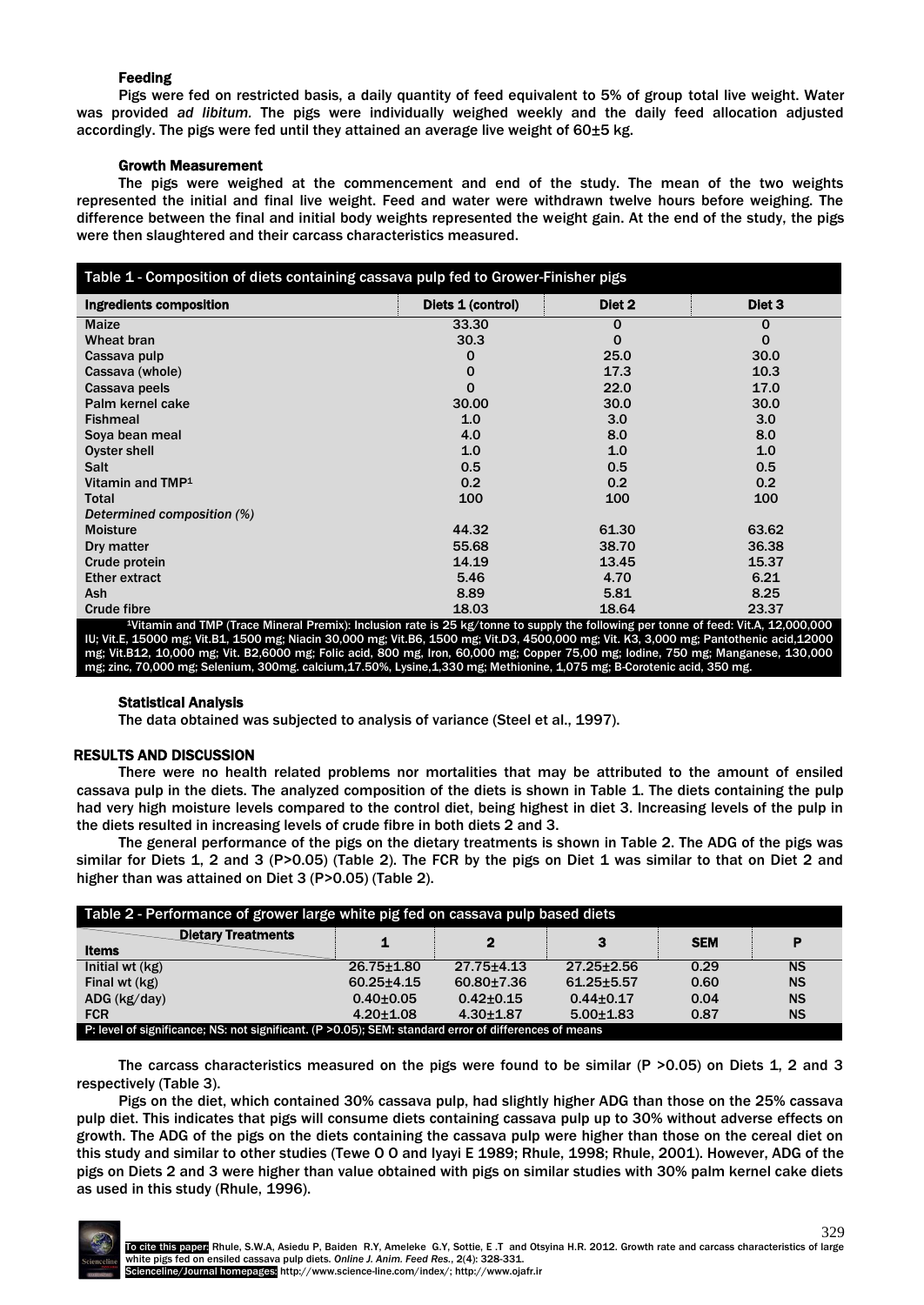Feed conversion ratios of the diets by the pigs were within a range of 3.2 to 4.8 obtained on similar studies (Rhule, 1995; 1996; 1998). Feed conversion ratio obtained with the pigs in this study could be considered similar to values of 5.09 from other studies (Oke, 1978).

| Table 3. Mean carcass characteristics of large white grower-finisher pigs fed on cassava pulp-based diets |                  |                  |                  |            |           |  |  |  |
|-----------------------------------------------------------------------------------------------------------|------------------|------------------|------------------|------------|-----------|--|--|--|
| <b>Dietary Treatments</b>                                                                                 | 1                | $\mathbf{2}$     | 3                | <b>SEM</b> | P         |  |  |  |
| <b>Items</b>                                                                                              |                  |                  |                  |            |           |  |  |  |
| Live weight at slaughter (kg)                                                                             | $58.75 + 4.15$   | 54.00±7.36       | $60.25 + 5.57$   | 3.15       | <b>NS</b> |  |  |  |
| Dressed wt (kg)                                                                                           | $41.12 \pm 2.88$ | 26.70±8.04       | $42.50 \pm 4.33$ | 3.58       | <b>NS</b> |  |  |  |
| Dressing Percentage (%)                                                                                   | 70.61±0.51       | $54.27 \pm 5.99$ | 70.34±1.37       | 5.36       | <b>NS</b> |  |  |  |
| Carcass length (cm)                                                                                       | $66.92 \pm 1.24$ | $63.75 \pm 2.29$ | 66.97±2.29       | 1.14       | <b>NS</b> |  |  |  |
| Shoulder fat (cm)                                                                                         | $2.70 \pm 0.20$  | $3.10 + 0.28$    | $3.33 \pm 0.36$  | 0.17       | <b>NS</b> |  |  |  |
| L fat $(cm)$                                                                                              | $0.98 + 0.09$    | $1.20 \pm 0.13$  | $1.00 + 0.30$    | 0.11       | <b>NS</b> |  |  |  |
| $P_2$ (cm)                                                                                                | $0.90 + 0.15$    | $1.20 \pm 0.22$  | $1.03 + 0.16$    | 0.11       | <b>NS</b> |  |  |  |
| Eye muscle area (cm <sup>2</sup> )                                                                        | $33.54 \pm 5.22$ | $27.58 \pm 2.29$ | 37.86±4.82       | 2.64       | <b>NS</b> |  |  |  |
| Absolute values of body components (kg)                                                                   |                  |                  |                  |            |           |  |  |  |
| Collar                                                                                                    | $3.50 + 0.55$    | $3.20 \pm 0.31$  | $4.00 \pm 0.42$  | 0.21       | <b>NS</b> |  |  |  |
| Hand                                                                                                      | $2.80 + 0.22$    | $3.20 \pm 0.38$  | $2.82 \pm 0.30$  | 0.17       | <b>NS</b> |  |  |  |
| <b>Rib Back</b>                                                                                           | $1.93 + 0.18$    | $1.80 + 0.20$    | $1.93 + 0.17$    | 0.10       | <b>NS</b> |  |  |  |
| Rump back                                                                                                 | $2.00 + 0.15$    | $1.80 + 0.32$    | $2.10+0.19$      | 0.13       | <b>NS</b> |  |  |  |
| <b>Streak</b>                                                                                             | $2.30 \pm 0.23$  | $2.00 \pm 0.24$  | $2.00 + 0.31$    | 0.14       | <b>NS</b> |  |  |  |
| <b>Ham</b>                                                                                                | $5.77 \pm 0.76$  | $4.50 + 0.51$    | $5.30 \pm 0.47$  | 0.35       | <b>NS</b> |  |  |  |
| Head                                                                                                      | $4.60 \pm 0.34$  | $4.63 \pm 0.45$  | $4.05 \pm 0.82$  | 0.31       | <b>NS</b> |  |  |  |
| <b>Trimmed fat</b>                                                                                        | $3.30 \pm 2.29$  | $2.60 + 0.79$    | $2.40 \pm 0.38$  | 0.16       | <b>NS</b> |  |  |  |
| P: level of significance; NS: not significant. (P > 0.05); SED: standard error of differences of means    |                  |                  |                  |            |           |  |  |  |

The indices considered for the pig carcass evaluation were found to be similar for all the dietary treatments. No significant differences (P>0.05) were observed in the carcass dressing percentages of pigs. These observations corroborate some of the earlier studies (Okai *et al.,* 2001). The mean values for carcass length, backfat thickness, loin eye muscle area and primal cuts were not significantly (P>0.05) affected by the dietary treatments imposed, however there was a trend towards improvement in carcass leaness of LW pigs as the levels of cassava pulp increased from 0 to 30%.

Pigs on Diets 2 and 3 had lower trimmed fat than on Diet 1. The lower trimmed fat on Diets 2 and 3 compared to Diet 1 could be an indication that the carbohydrate of the pulp, energy source, was more readily available leading to efficient utilization of the crude protein in the diet for muscle development. There would be a protein-sparring effect. Although, the LW on this study were slaughtered at about 60kg live-weight, the Eye muscle area of 37.70cm² on Diet 3 could be considered comparable to a range of 36.3 to 43.3cm² obtain with pigs at 90kg live weight on similar diets containing 30% Palm Kernel Cake (Rhule, 1996).

# **CONCLUSION**

The study indicated that cassava pulp could be preserved by ensiling. It has also shown that maize, the expensive ingredient, could be completely excluded from the diets of grower-finisher pigs and that 30% inclusion of ensiled cassava pulp in the diet had no detrimental effort in pigs performance.

#### REFERENCES

- Barnes AR and Oddoye EOK (1985). Preliminary studies on the effect of a combination of dried cocoa husk and dried cassava meal in performance of finishing pigs, Proc.  $16<sup>th</sup>$  GASA Symp. 1985, University of Ghana, Legon. 84- 86.
- Dodoo ENA (1981). Use of cassava as a major source of energy for swine. BSc. Dissertation. Faculty of Agriculture, University of Ghana, Legon.
- Fleischer JE (1975). The possibility of complete replacement by cassava as the main energy source in grower finisher pigs rations. B.Sc. Dissertation. Faculty of Agriculture, University of Ghana, Legon.
- Mullan BP and D'Souza DN (2005). The role of organic minerals in modern pig production. In: Redefining Mineral nutrition (J. A. Taylor-Pickard and L.A Tucker, eds). Nottingham University Press, UK, pp89-106.
- Okai DB (1971). Cassava versus maize in fattener pig rations. Annual research report. Faculty of Agriculture, University of Science and Technology, Kumasi.
- Okai DB Osei SA and Tuah AK (2001). Growth performance and economic traits of pigs fed diets containing either normal maize or Obatanpa, a quality protein maize. J. Univ. Sci. and Tech. Vol. 21:1-5.

Oke OL (1978). Problems in the use of cassava as animal feed. Animal Feed Science and Technology 3: 345-380.

- Rhule SWA (1995). Performance of weaner pigs on graded levels of palm kernel cake. Leg. Agric. Res. Ext. J. 4: 105-108.
- Rhule SWA (1996). Growth rate and carcass characteristics of pigs fed on diets containing palm kernel cake. Animal Feed Science and Technology 61: 167-172.